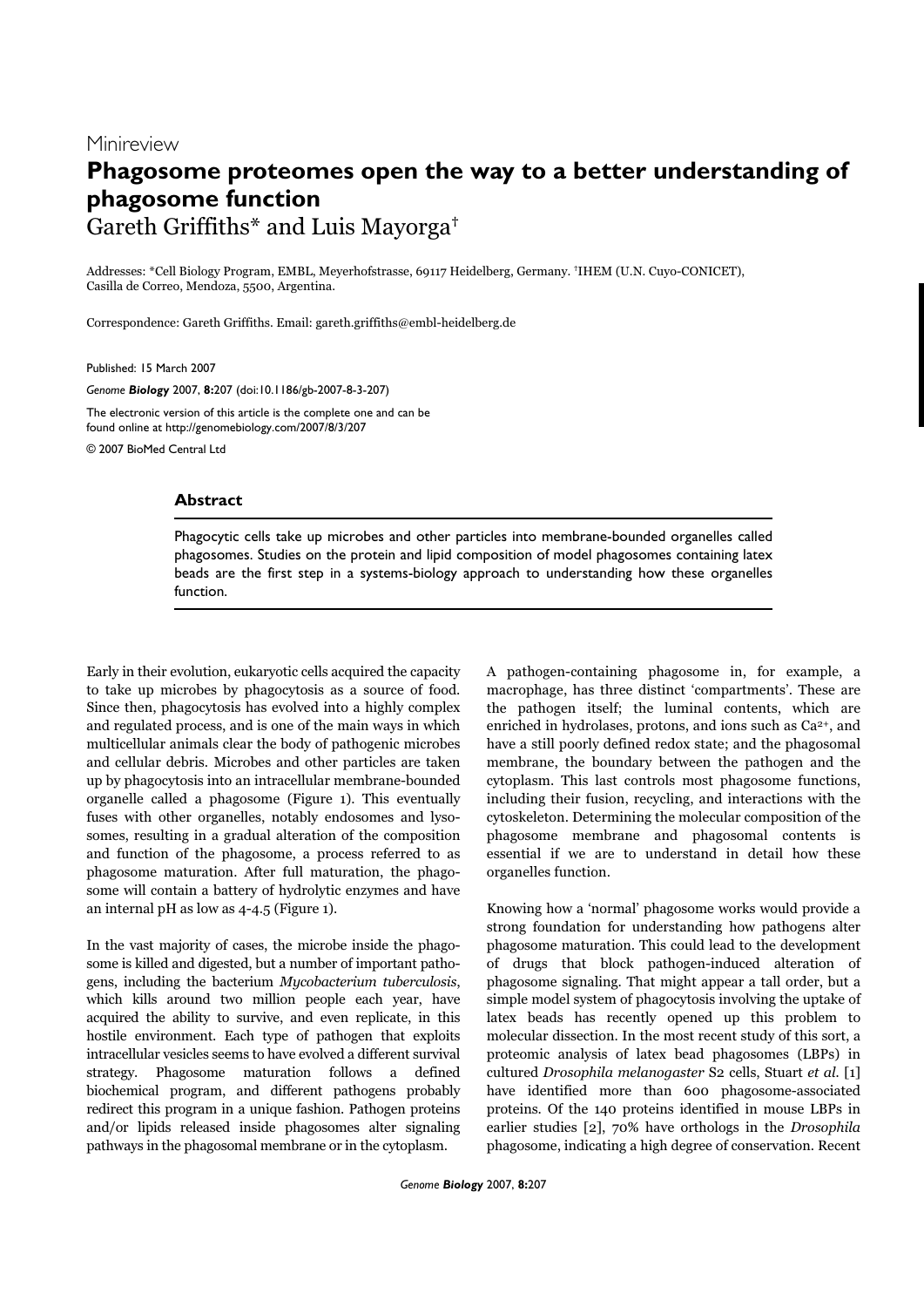

#### **Figure 1**

The key stages in phagocytosis and phagosome maturation. A microbe initially binds via molecules on its surface to receptors on the plasma membrane of the phagocyte. This activates the receptors, causing the initiation of intracellular signaling pathways, most prominently those leading to the membranedependent assembly of actin filaments and the exocytosis of various membrane compartments. These poorly understood processes in turn lead to the outgrowth of membrane-bounded projections, filopodia, that engulf the pathogen to form the phagosome, a cytoplasmic compartment containing the pathogen and bounded by a single membrane. Subsequent actin- and microtubule-dependent transport leads to the sequential fusion of the phagosome with other membrane-bounded compartments such as endosomes, vesicles of the *trans* Golgi network, and lysosomes. This phagosome maturation process results in alterations in the composition of phagosome contents and membrane as the phagosome acquires molecules delivered by fusion events and loses molecules by recycling of selected components via vesicular or tubular budding. The lower right-hand side of the diagram shows the 'normal' maturation pathway of a phagosome containing a non-pathogen, which is driven by fusion and recycling events involving the organelles listed. In this phagosome, the pathogen has been killed and digested by enzymes that are active at the low pH of the mature phagosome. The lower left-hand side of the diagram shows the maturation of a phagosome containing a persisting pathogen. The dotted line indicates that some of the compartments, most notably the late endosomes and lysosomes, fail to deliver their microbicidal contents into the phagosome, and the pathogen is not killed.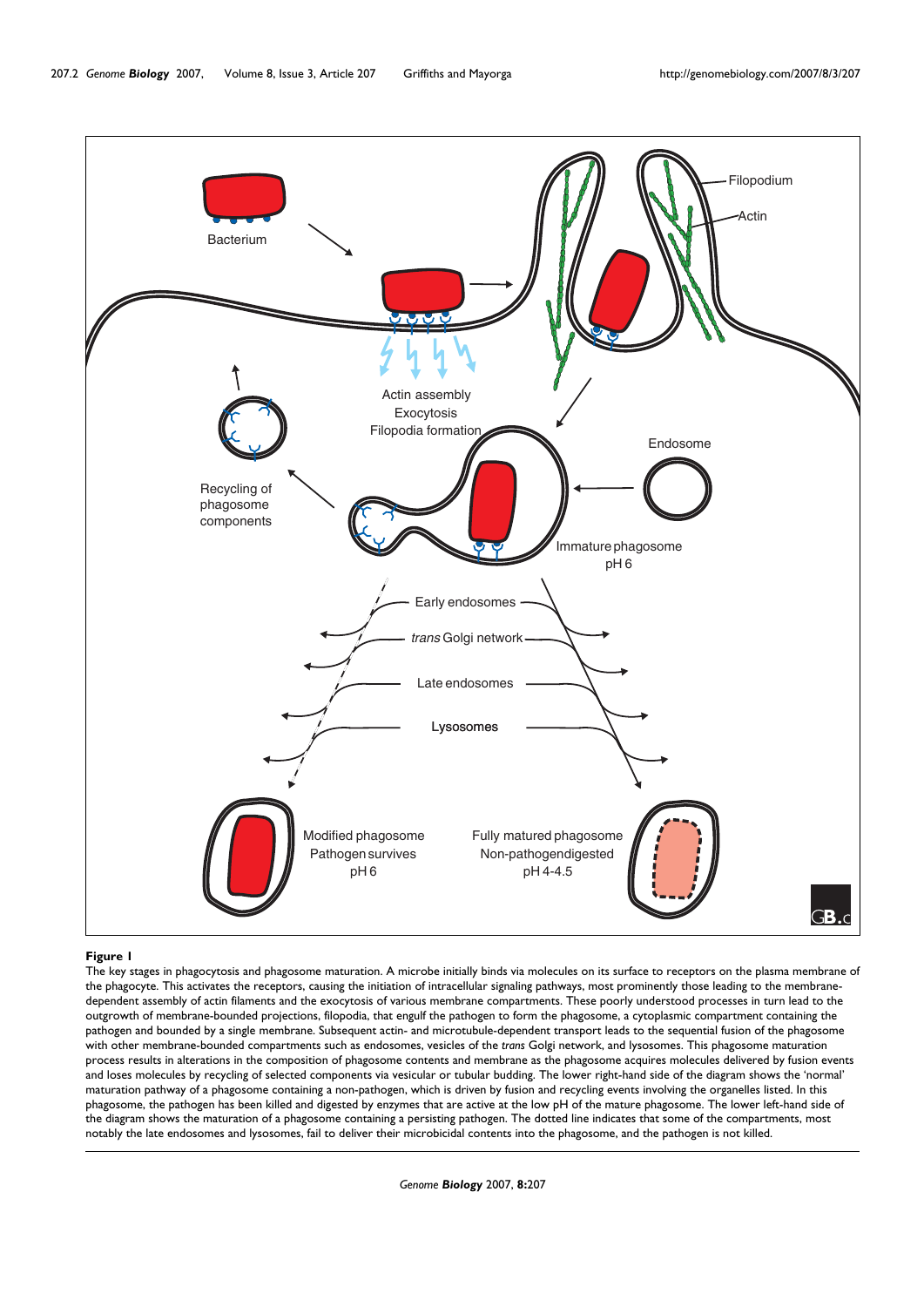analyses of LBPs in Dictyostelium discoideum by Gotthard et al. [3,4] have revealed around 1,380 proteins, of which 179 have been identified.

## **Latex bead phagosomes**

As first shown by Wetzel and Korn in 1969 [5], phagosomes enclosing latex beads (usually 0.5-3 µm in diameter) can be easily and cleanly isolated by flotation in a sucrose gradient. The enclosed beads float upwards against a strong centrifugal force, which enables LBPs to be purified to a level of contaminants of less than a few percent [3,6]. LBPs are isolated in one step, whereas all other membrane-bounded organelles require multiple steps of purification.

In the presence of ATP and other necessary components, isolated LBPs have been shown to be able to carry out most phagosome functions. They will fuse with endosomes and lysosomes, bind microtubules, move along microtubules, promote the assembly of actin filaments and bind to them, and become acidified [7,8]. Phagosomes containing nonpathogenic M. smegmatis, but not those containing the pathogens M. tuberculosis and M. avium, have also been shown to assemble actin [9], confirming that LBPs are a good model for providing insights into the behavior of phagosomes containing non-pathogenic bacteria.

#### **Proteomic analyses of LBPs**

One of the first proteomic studies using LBPs was that of Garin et al. [2], who determined a partial proteome of LBPs in the mouse J774 macrophage cell line 2 hours after internalization and identified 171 phagosome proteins. A continuation of this analysis has since identified more than 800 of the estimated 1,000 proteins in mouse macrophage phagosomes (M Desjardins, personal communication). Burlak et al. [10] identified about 200 proteins in a proteomic analysis of LBPs from human neutrophils. As well as mammalian studies, LBPs have been used to analyze phagocytosis in other organisms. Marion et al. [11] carried out a proteomic analysis on phagosomes isolated from the human protozoan pathogen Entamoeba histolytica using magnetic beads coated with human serum. Around 150 proteins were identified, including myosins and other actin-binding proteins. LBPs have also been used in extensive proteomics analyses of phagosomes from Drosophila [1] and Dictyostelium [3,4,12], which are described in more detail below.

Proteins of similar function are consistently detected in all the phagosomes studied. In mature phagosomes, major classes of luminal proteins include hydrolases and other bacteriocidal proteins. In the phagosome membrane are found the various subunits of the proton transporter H+-ATPase, other transporters and ion channels, heterotrimeric G proteins, monomeric GTPases of the Rab and Rho families, SNARE fusion machinery, actin-binding and microtubule-binding proteins, clathrin and COP proteins of vesicle coats, and a spectrum of signaling proteins such as protein kinase C and phospholipase D (PLD). PLD is only one of many lipid-converting enzymes that are active in the LBP membrane [8,9]. Collectively, these analyses leave no doubt that the phagosome, even when it contains only an inert bead, is a complex signaling machine.

## **A systems approach to understanding phagosome function and phagocytosis**

In Dictyostelium, phagocytic uptake of latex beads can be highly synchronized, enabling a detailed kinetic analysis. In contrast to phagocytosis in mammalian cells, in which the particles, or their remains, usually stay within the cells, Dictyostelium phagosomes synchronously exocytose their contents about one hour after uptake. This is a clear signal that the maturation is complete. In their most recent proteomic analysis of Dictyostelium LBPs, Gotthardt et al. [4] made a detailed analysis of six different phagosome maturation stages, differentiating a total of 1,388 phagosome protein spots on two-dimensional gel electrophoresis. The analysis revealed a fascinating, and hitherto unexpected, dynamic record of phagosome maturation. Sets of phagosome proteins were identified that were up- or downregulated on phagosomes at well-defined times in the maturation cycle. For example, a comparison of LBPs isolated after 5 minutes with those isolated after 15 minutes revealed that 469 protein spots present at the earlier time had disappeared from the 15-minute phagosome (presumably by recycling or degradation) whereas 130 proteins had appeared at 15 minutes that were absent earlier. Identification of the complete phagosome proteome is still in progress.

In their impressive study of LBPs in Drosophila cells, Stuart et al. [1] also took a systems-biology approach. Having first identified 617 LBP proteins, they extended the analysis using both RNA interference (RNAi), to knock down protein expression, and bioinformatics. Bioinformatic approaches were used to identify proteins that had been shown to interact with the 617 identified LBP proteins. The rationale was that this 'interactome' would identify phagosome proteins that interact only transiently or weakly with identified phagosome proteins. Such proteins do not co-purify with phagosomes, but might be functionally very important. The interaction map shows an impressive set of linked proteins, with a number of functional classes that one would not have expected on phagosomes, although some were suggested in the earlier proteomic analyses, such as components of the spliceosome and of protein translation machinery, whose role in phagosomes remains to be demonstrated. Less surprising was the presence of proteasome and chaperone proteins, which fitted with earlier functional analyses [13,14]. One protein complex found by Stuart et al. [1] that had not been noticed on phagosomes previously was